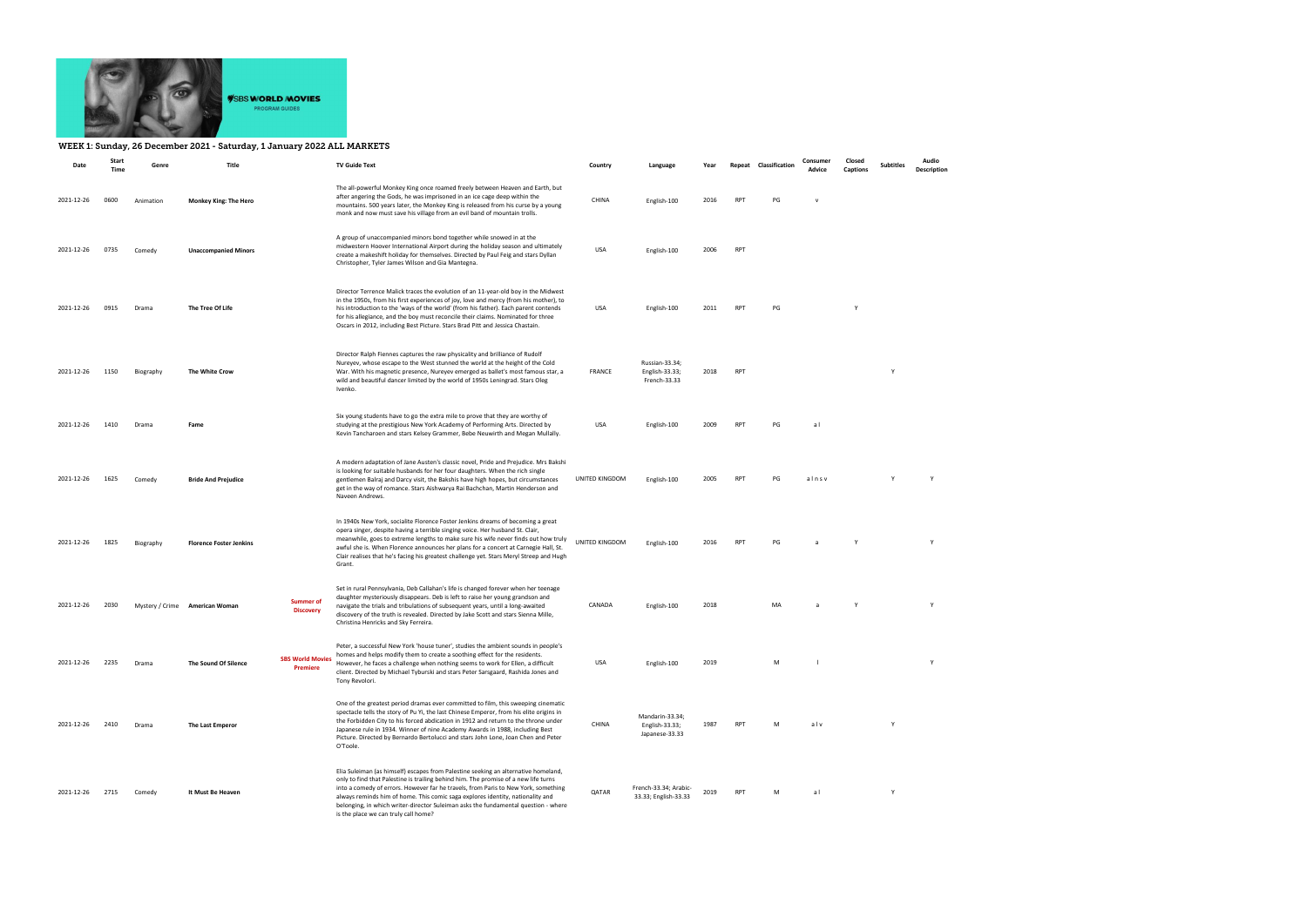| 2021-12-27      | 0510 | Biography              | <b>Florence Foster Jenkins</b>         | In 1940s New York, socialite Florence Foster Jenkins dreams of becoming a great<br>opera singer, despite having a terrible singing voice. Her husband St. Clair,<br>meanwhile, goes to extreme lengths to make sure his wife never finds out how truly<br>awful she is. When Florence announces her plans for a concert at Carnegie Hall, St.<br>Clair realises that he's facing his greatest challenge yet. Stars Meryl Streep and Hugh<br>Grant.         | UNITED KINGDOM | English-100                                               | 2016 | <b>RPT</b> | PG |       |   |   |  |
|-----------------|------|------------------------|----------------------------------------|------------------------------------------------------------------------------------------------------------------------------------------------------------------------------------------------------------------------------------------------------------------------------------------------------------------------------------------------------------------------------------------------------------------------------------------------------------|----------------|-----------------------------------------------------------|------|------------|----|-------|---|---|--|
| 2021-12-27      | 0715 | Drama                  | Belle                                  | Belle, the illegitimate, mixed-race daughter of a British navy admiral, is trained and<br>brought up by her aristocratic uncle and his wife. She grows up to play an important<br>role in the campaign to abolish slavery in eighteenth century England. Stars Gugu<br>Mbatha-Raw, Emily Watson and James Norton.                                                                                                                                          | UNITED KINGDOM | English-100                                               | 2013 | RPT        | PG |       | Y |   |  |
| 2021-12-27      | 0910 | Family                 | The Little Witch                       | The story of a young and very nice witch who learns everything there is to know<br>about magic, in order to be the best witch in the forest and also be accepted by the<br>other mean witches. Directed by Mike Schaerer and stars Karolinen Herfurth and<br>Luis Vorbach.                                                                                                                                                                                 | GERMANY        | English-100                                               | 2018 | RPT        | PG | a v   |   |   |  |
| 2021-12-27      | 1105 | Drama                  | The Railway Man                        | Eric Lomax, a former British army officer, discovers that the Japanese interpreter<br>who tortured him as a POW during World War II is still alive. Eric and his new wife<br>set out to confront the man who caused him so much pain. Directed by Jonathan<br>Teplitzky and stars Colin Firth, Nicole Kidman and Stellan Skarsgård.                                                                                                                        | AUSTRALIA      | English-100                                               | 2013 | RPT        | м  | a v   |   |   |  |
| 2021-12-27      | 1315 | Comedy                 | <b>Unaccompanied Minors</b>            | A group of unaccompanied minors bond together while snowed in at the<br>midwestern Hoover International Airport during the holiday season - and ultimately<br>create a makeshift holiday for themselves. Directed by Paul Feig and stars Dyllan<br>Christopher, Tyler James Wilson and Gia Mantegna.                                                                                                                                                       | USA            | English-100                                               | 2006 | RPT        |    |       |   |   |  |
| 2021-12-27      | 1455 |                        | Action Adventure Belle And Sebastian 2 | September, 1945. When Sebastian hears that a plane carrying his friend Angelina<br>has reportedly crashed in the mountains, he is convinced that Angelina is still alive.<br>Along with his faithful dog Belle, Sebastian embarks on the most dangerous<br>adventure of his life. Stars Félix Bossuet as Sebastian.                                                                                                                                        | <b>FRANCE</b>  | French-100                                                | 2015 | <b>RPT</b> | PG | al    |   |   |  |
| 2021-12-27      | 1645 |                        | Action Adventure Cutthroat Island      | Captain Morgan Adams (Geena Davis) and her companion, William Shaw (Matthew<br>Modine), are on a quest to recover the three portions of a treasure map.<br>Unfortunately, the final portion is held by her murderous uncle, Dawg (Frank<br>Langella). Her crew is sceptical of her leadership abilities, so she must complete her<br>quest before they mutiny against her.                                                                                 | FRANCE         | English-100                                               | 1995 | RPT        | PG | s v   |   |   |  |
| 2021-12-27      | 1900 | Family                 | Hoot                                   | When the new kid in town discovers that a local population of burrowing owls are<br>about to have their home destroyed, he teams up with the resident outcast and the<br>school's offbeat tomboy to take on the town to save the endangered owls. Stars<br>Luke Wilson, Brie Larson and Logan Lerman.                                                                                                                                                      | USA            | English-100                                               | 2006 |            | PG | a v   |   |   |  |
| 2021-12-27      | 2040 | Action Adventure T-34  |                                        | In 1944, a courageous group of Russian soldiers managed to escape from German<br>captivity in a half-destroyed legendary T-34 tank. Those were the times of<br>unforgettable bravery, fierce fighting, unbreakable love, and legendary miracles.<br>Directed by Aleksey Sidorov and stars Alexander Petrov, Irina Starshenbaum and<br>Viktor Dobronravov.                                                                                                  | RUSSIA         | Russian-60; German-<br>20; Belarusian-10;<br>Ukrainian-10 | 2018 | RPT        | м  | alv   |   | Y |  |
| 2021-12-27 2245 |      | <b>Science Fiction</b> | The Infinite Man                       | Dean is an inventive yet unorthodox scientist who uses his technical expertise to<br>create grand romantic gestures for his girlfriend Lana. After an anniversary weekend<br>goes wrong, Dean is spurred to his greatest scientific achievement yet - the<br>invention of time travel. However, what begins as a simple desire to change the<br>past, soon leads to a tightening spiral of multiple 'Deans'. Stars Josh McConville and<br>Hannah Marshall. | AUSTRALIA      | English-100                                               | 2014 | RPT        |    |       |   |   |  |
| 2021-12-27      | 2420 | Thriller               | Just A Breath Away                     | When Paris is submerged in a strange deadly fog, survivors take refuge on the city's<br>upper floors and rooftops. Without news, electricity, water or food, one small<br>family struggles to survive the catastrophe. But as the hours pass, they are forced to<br>face reality - rescue teams aren't coming. If they hope to make it out alive, they will<br>have to risk going out into the fog. Stars Romain Duris and Olga Kurylenko.                 | FRANCE         | French-100                                                | 2018 | RPT        | M  | a v   |   | Y |  |
| 2021-12-27      | 2555 | Comedy                 | <b>Feel The Beat</b>                   | Due to his aversion to dancing, Adam stays home while his wife Lisa enjoys herself<br>in the swing dance clubs of Stockholm. When Lisa is hit by a car and falls into a<br>coma, Adam finds out that she has been unfaithful. His only clue is that the lover is<br>a dancer - and he becomes obsessed with finding him. There's just one problem: he<br>has to learn how to dance first. Stars Rikard Svensson and Anna Sise.                             | SWEDEN         | Swedish-100                                               | 2018 | RPT        | M  | l s v | Y | Y |  |
| 2021-12-27      | 2735 | Drama                  | Jirga                                  | Former Australian soldier, Mike Wheeler, returns to Afghanistan to find the family<br>of a civilian he accidentally killed during the war. Seeking forgiveness, he puts his<br>life in the hands of the village justice system - the Jirga. Directed by Benjamin<br>Gilmour and stars Sam Smith and Mohammad Mosam.                                                                                                                                        |                | AFGHANISTAN English-70; Pashto-30 2018                    |      | RPT        | M  |       |   |   |  |
| 2021-12-28      | 0500 |                        | Action Adventure Belle And Sebastian 2 | September, 1945. When Sebastian hears that a plane carrying his friend Angelina<br>has reportedly crashed in the mountains, he is convinced that Angelina is still alive.<br>Along with his faithful dog Belle, Sebastian embarks on the most dangerous<br>adventure of his life. Stars Félix Bossuet as Sebastian.                                                                                                                                        | <b>FRANCE</b>  | French-100                                                | 2015 | RPT        | PG | al    |   | Y |  |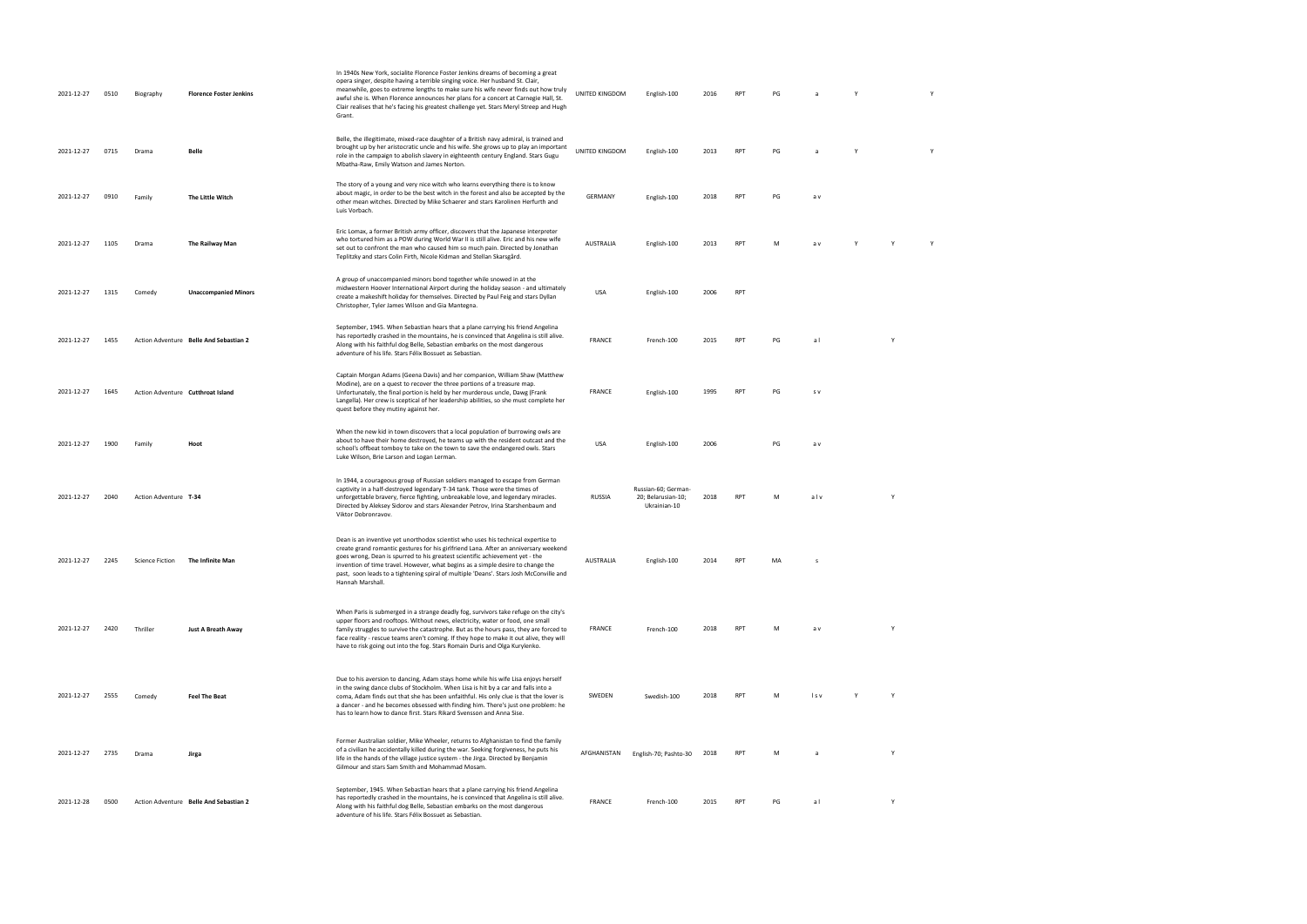| 2021-12-28 | 0650 | Family                       | Hoot                                   |                 | When the new kid in town discovers that a local population of burrowing owls are<br>about to have their home destroyed, he teams up with the resident outcast and the<br>school's offbeat tomboy to take on the town to save the endangered owls. Stars<br>Luke Wilson, Brie Larson and Logan Lerman.                                                                                                                                              | <b>USA</b>     | English-100                                               | 2006 | <b>RPT</b> | PG | a v  |   |   |
|------------|------|------------------------------|----------------------------------------|-----------------|----------------------------------------------------------------------------------------------------------------------------------------------------------------------------------------------------------------------------------------------------------------------------------------------------------------------------------------------------------------------------------------------------------------------------------------------------|----------------|-----------------------------------------------------------|------|------------|----|------|---|---|
| 2021-12-28 | 0830 | Drama                        | Fame                                   |                 | Six young students have to go the extra mile to prove that they are worthy of<br>studying at the prestigious New York Academy of Performing Arts. Directed by<br>Kevin Tancharoen and stars Kelsey Grammer, Bebe Neuwirth and Megan Mullally.                                                                                                                                                                                                      | USA            | English-100                                               | 2009 | <b>RPT</b> | PG | al   |   |   |
| 2021-12-28 | 1045 | Drama                        | <b>Pawn Sacrifice</b>                  |                 | American chess champion Bobby Fischer prepares for a legendary match-up against<br>Russian Boris Spassky. He soon finds himself caught between two superpowers and<br>his own struggles as he challenges the Soviet Empire. Stars Toby Maguire, Liev<br>Schreiber, and Lily Rabe.                                                                                                                                                                  | <b>USA</b>     | English-100                                               | 2014 | RPT        | M  | l s  |   |   |
| 2021-12-28 | 1255 | Romantic Comedy Bandslam     |                                        |                 | Will Burton has an uncommon chance to start his short life all over again. In a<br>different town, at a fresh school, with the prospect of new friends, this formerly<br>miserable teen misfit has got one shot to reinvent himself as the person he always<br>wanted to be. Stars Gaelan Connell, Aly Michalka and Vanessa Hudgens.                                                                                                               | <b>USA</b>     | English-100                                               | 2009 | RPT        | PG |      |   | Y |
| 2021-12-28 | 1500 | Biography                    | <b>Florence Foster Jenkins</b>         |                 | In 1940s New York, socialite Florence Foster Jenkins dreams of becoming a great<br>opera singer, despite having a terrible singing voice. Her husband St. Clair,<br>meanwhile, goes to extreme lengths to make sure his wife never finds out how truly<br>awful she is. When Florence announces her plans for a concert at Carnegie Hall, St.<br>Clair realises that he's facing his greatest challenge yet. Stars Meryl Streep and Hugh<br>Grant. | UNITED KINGDOM | English-100                                               | 2016 | RPT        | PG | a    |   |   |
| 2021-12-28 | 1705 | Drama                        | Belle                                  |                 | Belle, the illegitimate, mixed-race daughter of a British navy admiral, is trained and<br>brought up by her aristocratic uncle and his wife. She grows up to play an important<br>role in the campaign to abolish slavery in eighteenth century England. Stars Gugu<br>Mbatha-Raw, Emily Watson and James Norton.                                                                                                                                  | UNITED KINGDOM | English-100                                               | 2013 | RPT        | PG |      |   |   |
| 2021-12-28 | 1900 | Family                       | The Silver Brumby                      |                 | During a violent storm in the Victorian Highlands, a mother tells her frightened<br>daughter a fable about a great silver brumby who must find its place among its<br>kind, while one man, living in the wilderness, is determined to capture the brumby<br>and tame it. Directed by John Tatoulis and stars Russell Crowe and Caroline Goodall.                                                                                                   | AUSTRALIA      | English-100                                               | 1993 | RPT        | PG |      |   | Υ |
| 2021-12-28 | 2045 | Mystery / Crime Strangerland |                                        |                 | Catherine and Matthew Parker discover that their two teenage children have<br>disappeared into the remote Australian desert just before a massive dust storm<br>sweeps through their town. Their relationship is pushed to the brink as they<br>confront the mystery of their children's fate. Directed by Kim Farrant and stars<br>Nicole Kidman, Joseph Fiennes and Hugo Weaving.                                                                | AUSTRALIA      | English-100                                               | 2015 | <b>RPT</b> | MA | ansy |   |   |
| 2021-12-28 | 2250 | Drama                        | The Rehearsal                          | <b>Premiere</b> | First-year drama student Stanley wants to impress his charismatic acting teacher,<br>SBS World Movies and when he discovers a sex scandal in his girlfriend's family, he is tempted to use it<br>as material for the end of year drama show. The result is a moral minefield.<br>Directed by Alison Maclean and stars James Rolleston, Kerry Fox and Ella Edward.                                                                                  | NEW ZEALAND    | English-100                                               | 2016 |            | MA |      |   | Y |
| 2021-12-28 | 2445 |                              | Mystery / Crime Infernal Affairs 2     |                 | Inspector Wong befriends triad member Hon Sam in an attempt to control law and<br>order in crime-infested Tsimshatsui. He encourages the assassination of crime lord<br>Kwun and triggers a power struggle within the triad world. Directed by Andrew Lau<br>and Alan Mak, and stars Anthony Wong, Eric Tsang and Carina Lau.                                                                                                                      | SINGAPORE      | Cantonese-100                                             | 2003 | RPT        |    |      |   |   |
| 2021-12-28 | 2655 | Action Adventure T-34        |                                        |                 | In 1944, a courageous group of Russian soldiers managed to escape from German<br>captivity in a half-destroyed legendary T-34 tank. Those were the times of<br>unforgettable bravery, fierce fighting, unbreakable love, and legendary miracles.<br>Directed by Aleksey Sidorov and stars Alexander Petrov, Irina Starshenbaum and<br>Viktor Dobronravov.                                                                                          | <b>RUSSIA</b>  | Russian-60; German-<br>20; Belarusian-10;<br>Ukrainian-10 | 2018 | RPT        | M  | alv  | γ |   |
| 2021-12-29 | 0500 | Family                       | The Little Witch                       |                 | The story of a young and very nice witch who learns everything there is to know<br>about magic, in order to be the best witch in the forest and also be accepted by the<br>other mean witches. Directed by Mike Schaerer and stars Karolinen Herfurth and<br>Luis Vorbach.                                                                                                                                                                         | GERMANY        | English-100                                               | 2018 | RPT        | PG | a v  |   |   |
| 2021-12-29 | 0655 | Family                       | The Silver Brumby                      |                 | During a violent storm in the Victorian Highlands, a mother tells her frightened<br>daughter a fable about a great silver brumby who must find its place among its<br>kind, while one man, living in the wilderness, is determined to capture the brumby<br>and tame it. Directed by John Tatoulis and stars Russell Crowe and Caroline Goodall.                                                                                                   | AUSTRALIA      | English-100                                               | 1993 | <b>RPT</b> | PG |      |   |   |
| 2021-12-29 | 0840 |                              | Action Adventure Cutthroat Island      |                 | Captain Morgan Adams (Geena Davis) and her companion, William Shaw (Matthew<br>Modine), are on a quest to recover the three portions of a treasure map.<br>Unfortunately, the final portion is held by her murderous uncle, Dawg (Frank<br>Langella). Her crew is sceptical of her leadership abilities, so she must complete her<br>quest before they mutiny against her.                                                                         | <b>FRANCE</b>  | English-100                                               | 1995 | RPT        | PG | s v  |   |   |
| 2021-12-29 | 1055 |                              | Action Adventure Belle And Sebastian 2 |                 | September, 1945. When Sebastian hears that a plane carrying his friend Angelina<br>has reportedly crashed in the mountains, he is convinced that Angelina is still alive.<br>Along with his faithful dog Belle, Sebastian embarks on the most dangerous<br>adventure of his life. Stars Félix Bossuet as Sebastian.                                                                                                                                | <b>FRANCE</b>  | French-100                                                | 2015 | <b>RPT</b> | PG | al   | Y |   |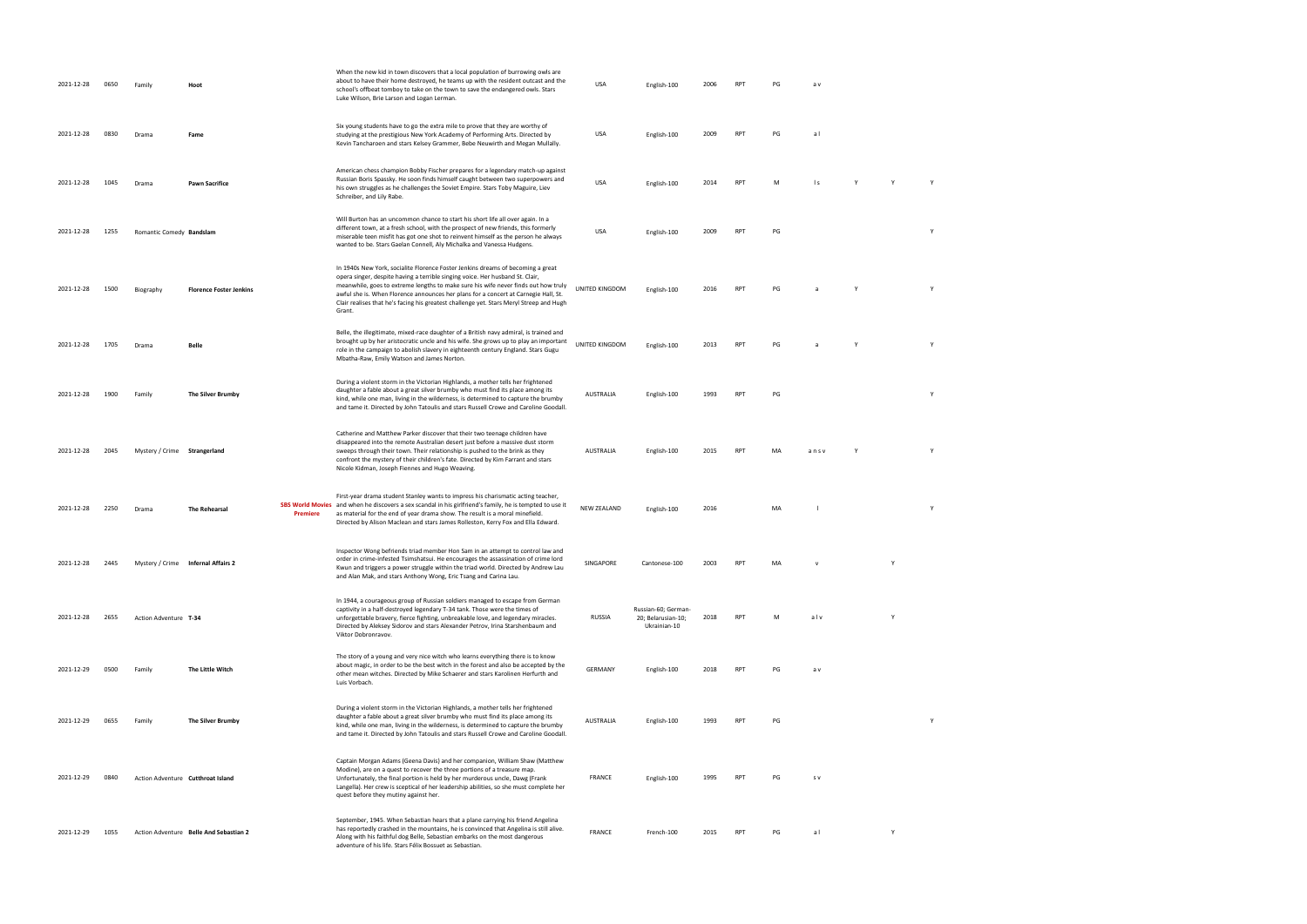| 2021-12-29 | 1245 | Action Adventure T-34    |                                             |                                            | In 1944, a courageous group of Russian soldiers managed to escape from German<br>captivity in a half-destroyed legendary T-34 tank. Those were the times of<br>unforgettable bravery, fierce fighting, unbreakable love, and legendary miracles.<br>Directed by Aleksey Sidorov and stars Alexander Petrov, Irina Starshenbaum and<br>Viktor Dobronravov.                                                                                | RUSSIA           | Russian-60; German-<br>20; Belarusian-10;<br>Ukrainian-10 | 2018 | <b>RPT</b> | M  | alv          | Y |   |
|------------|------|--------------------------|---------------------------------------------|--------------------------------------------|------------------------------------------------------------------------------------------------------------------------------------------------------------------------------------------------------------------------------------------------------------------------------------------------------------------------------------------------------------------------------------------------------------------------------------------|------------------|-----------------------------------------------------------|------|------------|----|--------------|---|---|
| 2021-12-29 | 1450 | Family                   | Hoot                                        |                                            | When the new kid in town discovers that a local population of burrowing owls are<br>about to have their home destroyed, he teams up with the resident outcast and the<br>school's offbeat tomboy to take on the town to save the endangered owls. Stars<br>Luke Wilson, Brie Larson and Logan Lerman.                                                                                                                                    | <b>USA</b>       | English-100                                               | 2006 | <b>RPT</b> | PG | a v          |   |   |
| 2021-12-29 | 1630 | Biography                | Race                                        |                                            | Race is based on the incredible true story of Jesse Owens, whose epic quest to<br>become the greatest track and field athlete in history thrusts him onto the world<br>stage of the 1936 Berlin Olympics, where he must overcome not only elite<br>competition, but also the brutal racial climate of Adolf Hitler's Germany. Stars<br>Stephan James and Jason Sudeikis.                                                                 | CANADA           | English-100                                               | 2016 | <b>RPT</b> | PG | a l          |   |   |
| 2021-12-29 | 1900 | Family                   | <b>Asterix: The Mansions Of The</b><br>Gods |                                            | Diminutive comic-book hero Asterix and his oversized pal Obelix attempt to protect<br>their Gaulish village from a Roman invasion, doing anything necessary to thwart<br>Caesar's plans in this animated adventure.                                                                                                                                                                                                                      | BELGIUM          | French-100                                                | 2014 | RPT        | PG |              | Y |   |
| 2021-12-29 | 2035 | Drama                    | <b>Burning Man</b>                          |                                            | A chef's life unravels after the death of his wife, and he seeks solace from his grief<br>in a series of casual sexual encounters. An accident brings him to his senses and he<br>tries to put his life back in order for the sake of the son he has neglected. Directed<br>by Jonathan Teplitzky and stars Matthew Goode, Bojana Novakovic and Rachel<br>Griffiths.                                                                     | AUSTRALIA        | English-100                                               | 2013 | <b>RPT</b> | MA | als          |   |   |
| 2021-12-29 | 2240 | Drama                    | <b>Downriver</b>                            | <b>SBS World Movies</b><br><b>Premiere</b> | James has served time for drowning a little boy when he was a child, although the<br>body was never recovered from the river. A visit from the victim's mother upon<br>parole sends him on a quest to find the truth. With little time and danger at every<br>turn, James risks his freedom and his life to uncover the trail of events that might<br>give the grieving mother closure. Stars Reef Ireland, Kerry Fox and Robert Taylor. | AUSTRALIA        | English-100                                               | 2015 |            | MA | als          |   |   |
| 2021-12-29 | 2430 | Drama                    | Of Gods And Men                             | <b>Premiere</b>                            | Under threat by fundamentalist terrorists in Algeria in 1995, a group of Trappist<br>SBS World Movies monks stationed amongst an impoverished Muslim community must decide<br>whether to leave or stay. Winner of the Grand Prix at Cannes in 2010. Directed by<br>Xavier Beauvois and stars Lambert Wilson, Michael Lonsdale and Olivier Rabourdin.                                                                                     | FRANCE           | French-95; Arabic-5                                       | 2010 |            | MA | $\mathsf{v}$ | Y |   |
| 2021-12-29 | 2645 | Biography                | Chhapaak                                    |                                            | The trials and triumphs of Malti, an acid attack survivor. From the investigation of<br>the attack to the court proceedings, the medical treatment to the emotional<br>healing. Chhapaak is the story of the indomitable human spirit. Directed by Meghna<br>Gulzar and stars Deepika Padukone, Vikrant Massey and Madhurjeet Sarghi.                                                                                                    | <b>INDIA</b>     | Hindi-100                                                 | 2020 | <b>RPT</b> | M  | a v          |   |   |
| 2021-12-30 | 0500 | Romantic Comedy Bandslam |                                             |                                            | Will Burton has an uncommon chance to start his short life all over again. In a<br>different town, at a fresh school, with the prospect of new friends, this formerly<br>miserable teen misfit has got one shot to reinvent himself as the person he always<br>wanted to be. Stars Gaelan Connell, Aly Michalka and Vanessa Hudgens.                                                                                                     | <b>USA</b>       | English-100                                               | 2009 | <b>RPT</b> | PG |              |   | Y |
| 2021-12-30 | 0705 | Family                   | <b>Asterix: The Mansions Of The</b><br>Gods |                                            | Diminutive comic-book hero Asterix and his oversized pal Obelix attempt to protect<br>their Gaulish village from a Roman invasion, doing anything necessary to thwart<br>Caesar's plans in this animated adventure.                                                                                                                                                                                                                      | BELGIUM          | French-100                                                | 2014 | <b>RPT</b> | PG |              | Υ |   |
| 2021-12-30 | 0840 | Biography                | Race                                        |                                            | Race is based on the incredible true story of Jesse Owens, whose epic quest to<br>become the greatest track and field athlete in history thrusts him onto the world<br>stage of the 1936 Berlin Olympics, where he must overcome not only elite<br>competition, but also the brutal racial climate of Adolf Hitler's Germany. Stars<br>Stephan James and Jason Sudeikis.                                                                 | CANADA           | English-100                                               | 2016 | <b>RPT</b> | PG | a l          |   |   |
| 2021-12-30 | 1110 | Comedy                   | <b>Swiss Army Man</b>                       |                                            | Being stranded on a deserted island leaves young Hank (Paul Dano) bored, lonely<br>and without hope. As a rope hangs around his neck, Hank prepares to end it all,<br>until he suddenly spots a man (Daniel Radcliffe) laying by the shore. Unfortunately,<br>he is dead and quite flatulent. Using the gassy body to his advantage, Hank embarks<br>on a journey back to civilisation.                                                  | <b>USA</b>       | English-100                                               | 2016 | RPT        | M  | als          |   |   |
| 2021-12-30 | 1300 | Family                   | The Silver Brumby                           |                                            | During a violent storm in the Victorian Highlands, a mother tells her frightened<br>daughter a fable about a great silver brumby who must find its place among its<br>kind, while one man, living in the wilderness, is determined to capture the brumby<br>and tame it. Directed by John Tatoulis and stars Russell Crowe and Caroline Goodall.                                                                                         | <b>AUSTRALIA</b> | English-100                                               | 1993 | RPT        | PG |              |   | Y |
| 2021-12-30 | 1445 | Drama                    | The Straight Story                          |                                            | The Straight Story is based on the real life journey of 73-year-old Alvin Straight, a<br>man who decides to travel from his home in Laurens, Iowa, to Mount Zion,<br>Wisconsin, to mend his relationship with his estranged older brother. There's a<br>slightly quirky twist as Alvin insists on making the 500 kilometre journey on his<br>lawnmower. Stars Richard Farnsworth and Sissy Spacek.                                       | USA              | English-100                                               | 1999 | <b>RPT</b> | PG |              |   |   |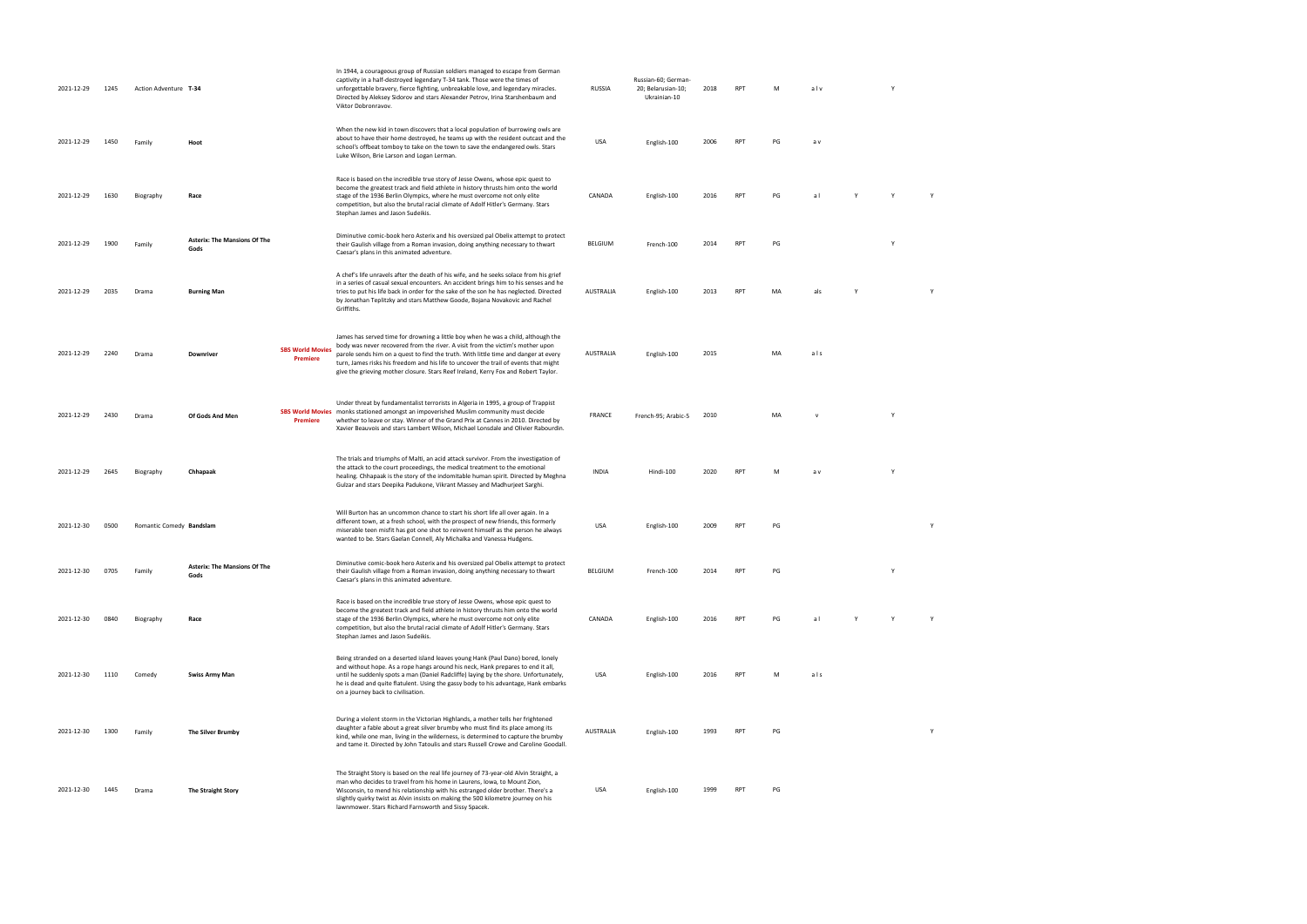UNITED KINGDOM English-100 2013 RPT PG a v **h**

| 2021-12-30 | 1650 | Drama                         | <b>Romeo And Juliet</b>                     |                                      | Romeo and Juliet secretly wed despite the sworn contempt their families hold for<br>each other. It is not long, however, before a chain of fateful events changes the<br>lives of both families forever. Directed by Carlo Carlei and stars Douglas Booth,<br>Hailee Steinfeld and Damian Lewis.                                                                                                                             | UNITED KINGDOM   | English-100                                      | 2013 | RPT        | PG        | a v                     |   |   |  |  |
|------------|------|-------------------------------|---------------------------------------------|--------------------------------------|------------------------------------------------------------------------------------------------------------------------------------------------------------------------------------------------------------------------------------------------------------------------------------------------------------------------------------------------------------------------------------------------------------------------------|------------------|--------------------------------------------------|------|------------|-----------|-------------------------|---|---|--|--|
| 2021-12-30 | 1900 | Animation                     | <b>Legends Of The Guardians</b>             |                                      | When Soren, a young owl, is abducted by an evil owl army known as the Pure Ones,<br>he must escape with his new-found friends and seek the legendary Guardians of<br>Ga'Hoole to help defeat the menace and save the owl kingdoms. Directed by Zack<br>Snyder (Watchmen) and voiced by Jim Sturgess, Helen Mirren, Hugo Weaving and<br>Abbie Cornish.                                                                        | AUSTRALIA        | English-100                                      | 2010 | RPT        | PG        | a v                     |   |   |  |  |
| 2021-12-30 | 2050 | Thriller                      | The Edge Of Darkness                        |                                      | As Boston homicide detective Thomas Craven investigates the murder of his activist<br>daughter, he uncovers a corporate cover-up and government conspiracy that<br>attracts an agent tasked with cleaning up the evidence. Directed by Martin<br>Campbell and stars Mel Gibson, Ray Winstone and Danny Huston.                                                                                                               | UNITED KINGDOM   | English-100                                      | 2010 | <b>RPT</b> | <b>MA</b> | $\mathsf{I} \mathsf{v}$ |   |   |  |  |
| 2021-12-30 | 2255 | Biography                     | Neerja                                      | Premiere                             | Neerja is the story of the courageous Neerja Bhanot, who sacrificed her life while<br>SBS World Movies protecting the lives of 359 passengers on the Pan Am flight 73 in 1986, after the<br>flight was hijacked by a terrorist organisation. Directed by Ram Madhvani and stars<br>Sonam Kapoor, Shabana Azmi and Yogendra Tikku.                                                                                            | <b>INDIA</b>     | Hindi-100                                        | 2016 |            | MA        | a v                     |   |   |  |  |
| 2021-12-30 | 2510 | Comedy                        | The Band's Visit                            |                                      | A band comprised of members of the Egyptian police force head to Israel to play at<br>the inaugural ceremony of an Arab cultural centre, only to find themselves<br>stranded, penniless and still wearing their sky blue uniforms in the middle of<br>nowhere. Winner of three awards at the 2007 Cannes Film Festival. Directed by<br>Eran Kolirin and stars Sasson Gabai, Ronit Elkabetz and Saleh Bakri.                  | ISRAEL           | Hebrew-33.34;<br>Arabic-33.33; English-<br>33.33 | 2007 | <b>RPT</b> | M         |                         |   | Y |  |  |
| 2021-12-30 | 2645 | Drama                         | <b>Lady Chatterley</b>                      |                                      | Set in 1921, this is the story of an adulterous affair between Lady Constance<br>Chatterley, a sexually unfulfilled upper-class married woman, and the gamekeeper<br>who works for the estate owned by her wheelchair-bound husband. Based on D.H.<br>Lawrence's classic novel, and winner of five César Awards in 2007, including Best<br>Film. Directed by Pascale Ferran and stars Marina Hands and Jean-Louis Coullo'ch. | BELGIUM          | French-100                                       | 2006 |            | M         | n s                     |   |   |  |  |
| 2021-12-31 | 0510 | Drama                         | <b>Romeo And Juliet</b>                     |                                      | Romeo and Juliet secretly wed despite the sworn contempt their families hold for<br>each other. It is not long, however, before a chain of fateful events changes the<br>lives of both families forever. Directed by Carlo Carlei and stars Douglas Booth,<br>Hailee Steinfeld and Damian Lewis.                                                                                                                             | UNITED KINGDOM   | English-100                                      | 2013 | <b>RPT</b> | PG        | a v                     |   |   |  |  |
| 2021-12-31 | 0720 | Animation                     | <b>Legends Of The Guardians</b>             |                                      | When Soren, a young owl, is abducted by an evil owl army known as the Pure Ones,<br>he must escape with his new-found friends and seek the legendary Guardians of<br>Ga'Hoole to help defeat the menace and save the owl kingdoms. Directed by Zack<br>Snyder (Watchmen) and voiced by Jim Sturgess, Helen Mirren, Hugo Weaving and<br>Abbie Cornish.                                                                        | AUSTRALIA        | English-100                                      | 2010 | <b>RPT</b> | PG        | a v                     |   |   |  |  |
| 2021-12-31 | 0905 | Comedy                        | <b>Master Cheng (A Spice For Life)</b>      |                                      | Following the death of his wife, professional chef Cheng travels with his young son<br>to a remote village in Finland to connect with an old Finnish friend he once met in<br>Shanghai. Upon arrival, nobody in the village seems to know his friend but local café<br>owner Sirkka offers him accommodation. In return Cheng helps her in the kitchen,<br>surprising the locals with the delights of Chinese cuisine.       | CHINA            | English-55; Finnish-<br>35; Mandarin-10          | 2019 | RPT        | PG        | aln                     |   | Y |  |  |
| 2021-12-31 | 1110 | Romantic Comedy Ali's Wedding |                                             |                                      | After telling a white lie which spirals out of control, Ali, the eldest son of a Muslim<br>cleric, must follow through with an arranged marriage, even though he's madly in<br>love with an Australian-born Lebanese girl. Directed by Jeffrey Walker and stars<br>Osamah Sami, Don Hany and Helana Sawires.                                                                                                                 | <b>AUSTRALIA</b> | English-100                                      | 2016 | RPT        | M         | a l                     |   |   |  |  |
| 2021-12-31 | 1315 | Action Adventure Jungle Book  |                                             |                                      | The Korda brothers' adaptation of Rudyard Kipling's classic novel received four<br>Academy Award nominations in 1943. It tells the story of Mowgli, a young child<br>who has been raised in the jungle by wolves. Mowgli is content with his animal<br>friends until one day he is captured and brought back to his mother. Stars Sabu and<br>Patricia O'Rourke.                                                             | UNITED KINGDOM   | English-100                                      | 1942 | RPT        | PG        | a v                     |   |   |  |  |
| 2021-12-31 | 1515 | Family                        | <b>Asterix: The Mansions Of The</b><br>Gods |                                      | Diminutive comic-book hero Asterix and his oversized pal Obelix attempt to protect<br>their Gaulish village from a Roman invasion, doing anything necessary to thwart<br>Caesar's plans in this animated adventure.                                                                                                                                                                                                          | BELGIUM          | French-100                                       | 2014 | RPT        | PG        |                         |   | Y |  |  |
| 2021-12-31 | 1650 | Drama                         | <b>Martian Child</b>                        |                                      | David, a science fiction writer struggling to move on from the death of his wife,<br>adopts a hyperactive six-year-old boy who has an unusual identity crisis - he<br>believes he is an alien from Mars. Directed by Menno Meyjes and stars John Cusack,<br>Amanda Peet and Bobby Coleman.                                                                                                                                   | USA              | English-100                                      | 2008 | RPT        | PG        | a                       |   |   |  |  |
| 2021-12-31 | 1850 | Comedy                        | Esio Trot                                   |                                      | Retired bachelor Mr Hoppy is hopelessly in love with his neighbour Mrs Silver, but<br>she is only interested in her pet tortoise Alfie, until Mr Hoppy hatches an audacious<br>plan to win her love. Directed Dearbhla Walsh and stars Dustin Hoffman, Judy<br>Dench and James Corden.                                                                                                                                       | <b>USA</b>       | English-100                                      | 2015 | <b>RPT</b> | PG        | s.                      |   |   |  |  |
| 2021-12-31 | 2030 | Comedy                        | <b>Booksmart</b>                            | <b>Summer of</b><br><b>Discovery</b> | On the eve of their high school graduation, academic overachievers Amy and Molly<br>get a reality check and realise they should have worked less and played more.<br>Determined to make up for lost time, the girls try to cram four years of fun into one<br>night. Stars Kaitlyn Dever and Beanie Feldstein.                                                                                                               | USA              | English-100                                      | 2019 |            | MA        | als                     | Y | Y |  |  |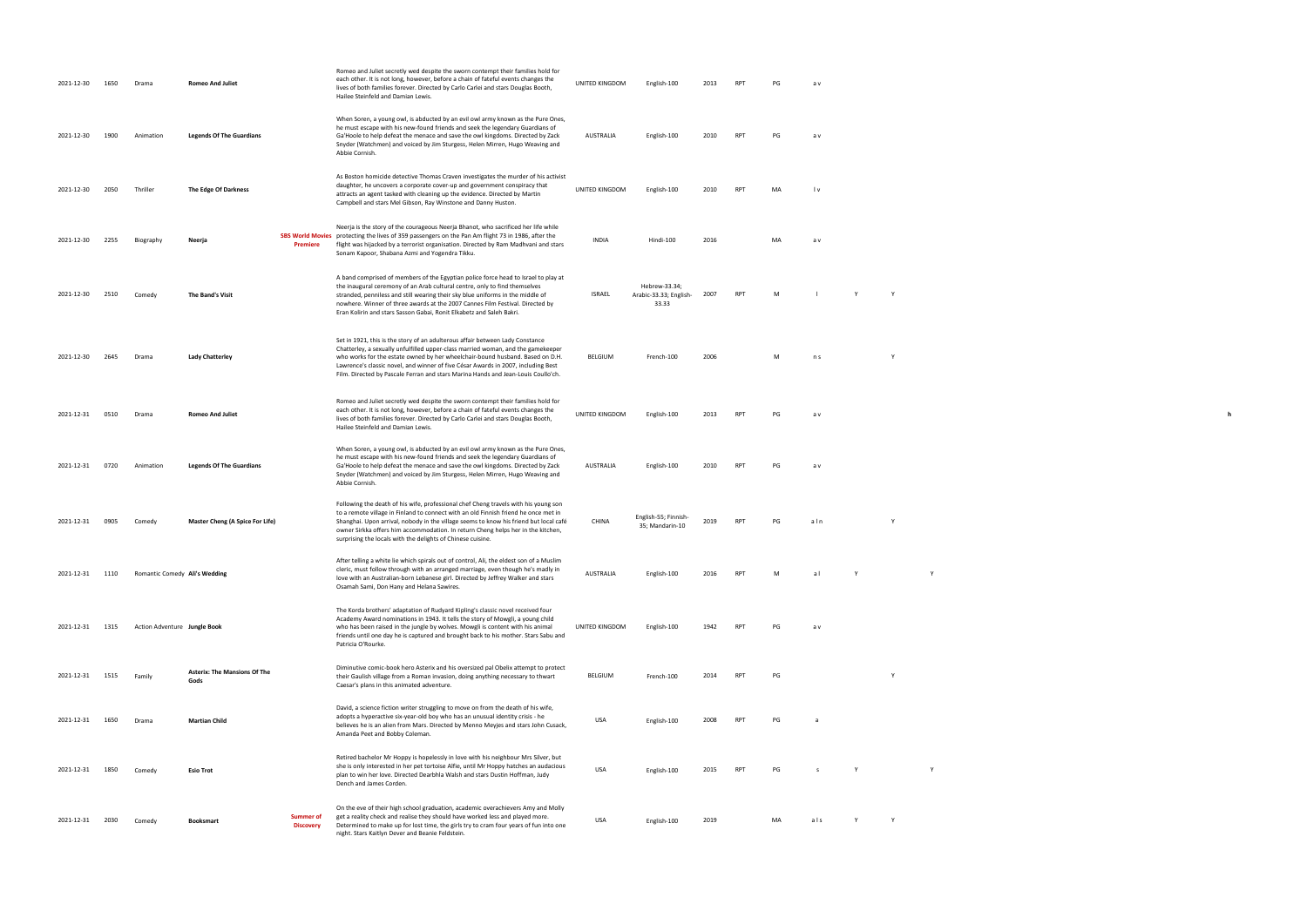| 2021-12-31 | 2225 | Drama                  | Porto                                  | <b>SBS World Movies</b><br><b>Premiere</b> | Jake and Mati are two outsiders in Porto who once experienced a brief but intimate<br>connection in the city. A mystery remains about the moments they shared, and in<br>searching through memories, they relive the depths of a night uninhibited by the<br>consequences of time. Directed by Gabe Klinger and stars Anton Yelchin and Lucie<br>Lucas.                                                                                                                         | USA            | Portuguese-33.34;<br>English-33.33;<br>French-33.33 | 2016 |            | MA | n s   |   | Y |  |
|------------|------|------------------------|----------------------------------------|--------------------------------------------|---------------------------------------------------------------------------------------------------------------------------------------------------------------------------------------------------------------------------------------------------------------------------------------------------------------------------------------------------------------------------------------------------------------------------------------------------------------------------------|----------------|-----------------------------------------------------|------|------------|----|-------|---|---|--|
| 2021-12-31 | 2350 | Comedy                 | Win My Baby Back                       |                                            | Trong Thoai and Nha Linh have been a couple since high school. While Linh is a<br>successful fashion designer running her own brand, Thoai is a taciturn mechanic<br>working in a garage. When Linh decides to break up, she discovers she's pregnant<br>and is unsure whether Thoai or her old high school crush, Khanh, is the father.<br>Thoai has to pull out all the stops to win back the love of his life. Stars Tran Thanh<br>and Ninh Duong Lan Ngoc.                  | VIETNAM        | Vietnamese-100                                      | 2019 | RPT        | M  | a v   |   | Y |  |
| 2021-12-31 | 2545 | Drama                  | <b>Borg Vs McEnroe</b>                 |                                            | It's the summer of 1980 and Bjorn Borg (Sverrir Gudnason) is the top tennis player<br>in the world, dominating the sport both on and off the court. A powerful and<br>rigorously disciplined player, there is only one obstacle in his pursuit of a record-<br>breaking fifth Wimbledon championship - the highly talented but ferociously<br>abrasive young American, John McEnroe (Shia LaBeouf).                                                                             | SWEDEN         | English-70; Swedish-<br>25; French-4;<br>German-1   | 2017 | <b>RPT</b> | М  | In    |   |   |  |
| 2021-12-31 | 2745 | Drama                  | Wajib                                  |                                            | A father and his estranged son must come together to hand deliver his daughter's<br>wedding invitations to each guest as per local Palestinian custom, in this rousing<br>family drama from director Annemarie Jacir. Stars Mohammad Bakri, Saleh Bakri<br>and Tarik Kopty.                                                                                                                                                                                                     | PALESTINE      | Arabic-100                                          | 2017 | <b>RPT</b> | M  |       |   | Y |  |
| 2022-01-01 | 0535 | Comedy                 | <b>Esio Trot</b>                       |                                            | Retired bachelor Mr Hoppy is hopelessly in love with his neighbour Mrs Silver, but<br>she is only interested in her pet tortoise Alfie, until Mr Hoppy hatches an audacious<br>plan to win her love. Directed Dearbhla Walsh and stars Dustin Hoffman, Judy<br>Dench and James Corden.                                                                                                                                                                                          | USA            | English-100                                         | 2015 | <b>RPT</b> | PG | s     | Y |   |  |
| 2022-01-01 | 0715 | Drama                  | <b>The Straight Story</b>              |                                            | The Straight Story is based on the real life journey of 73-year-old Alvin Straight, a<br>man who decides to travel from his home in Laurens, Iowa, to Mount Zion,<br>Wisconsin, to mend his relationship with his estranged older brother. There's a<br>slightly quirky twist as Alvin insists on making the 500 kilometre journey on his<br>lawnmower. Stars Richard Farnsworth and Sissy Spacek.                                                                              | USA            | English-100                                         | 1999 | <b>RPT</b> | PG |       |   |   |  |
| 2022-01-01 | 0920 | Drama                  | <b>Romeo And Juliet</b>                |                                            | Romeo and Juliet secretly wed despite the sworn contempt their families hold for<br>each other. It is not long, however, before a chain of fateful events changes the<br>lives of both families forever. Directed by Carlo Carlei and stars Douglas Booth,<br>Hailee Steinfeld and Damian Lewis.                                                                                                                                                                                | UNITED KINGDOM | English-100                                         | 2013 | RPT        | PG | a v   |   |   |  |
| 2022-01-01 | 1130 | Drama                  | <b>Borg Vs McEnroe</b>                 |                                            | It's the summer of 1980 and Bjorn Borg (Sverrir Gudnason) is the top tennis player<br>in the world, dominating the sport both on and off the court. A powerful and<br>rigorously disciplined player, there is only one obstacle in his pursuit of a record-<br>breaking fifth Wimbledon championship - the highly talented but ferociously<br>abrasive young American, John McEnroe (Shia LaBeouf).                                                                             | SWEDEN         | English-70; Swedish-<br>25; French-4;<br>German-1   | 2017 | <b>RPT</b> | M  | $\ln$ |   | Y |  |
| 2022-01-01 | 1330 | Animation              | <b>Legends Of The Guardians</b>        |                                            | When Soren, a young owl, is abducted by an evil owl army known as the Pure Ones,<br>he must escape with his new-found friends and seek the legendary Guardians of<br>Ga'Hoole to help defeat the menace and save the owl kingdoms. Directed by Zack<br>Snyder (Watchmen) and voiced by Jim Sturgess, Helen Mirren, Hugo Weaving and<br>Abbie Cornish.                                                                                                                           | AUSTRALIA      | English-100                                         | 2010 | <b>RPT</b> | PG | a v   |   |   |  |
| 2022-01-01 | 1515 | Comedy                 | <b>Master Cheng (A Spice For Life)</b> |                                            | Following the death of his wife, professional chef Cheng travels with his young son<br>to a remote village in Finland to connect with an old Finnish friend he once met in<br>Shanghai. Upon arrival, nobody in the village seems to know his friend but local café<br>owner Sirkka offers him accommodation. In return Cheng helps her in the kitchen,<br>surprising the locals with the delights of Chinese cuisine.                                                          | CHINA          | English-55; Finnish-<br>35; Mandarin-10             | 2019 | <b>RPT</b> | PG | aln   |   | Y |  |
| 2022-01-01 | 1720 | Family                 | The Secret Of Kells                    |                                            | A young boy in a remote medieval outpost under siege from barbarian raids is<br>beckoned to adventure when a celebrated master illuminator arrives with an<br>ancient book, brimming with secret wisdom and powers.                                                                                                                                                                                                                                                             | IRELAND        | English-100                                         | 2009 | RPT        | PG |       |   |   |  |
| 2022-01-01 | 1850 | Animation              | <b>Strings</b>                         |                                            | James McAvoy stars in this story of war, intrigue and betrayal in a kingdom of<br>wooden puppets. Received a Robert Award for Best Children/Family Film at the<br>2006 Robert Festival. Directed by Anders Ronnow-Klarlund with puppets made by<br>Bernd Ogrodnik and Joakim Zacho Weylandt. Also stars Derek Jacobi and David<br>Harewood.                                                                                                                                     | DENMARK        | English-100                                         | 2004 | <b>RPT</b> | PG |       |   |   |  |
| 2022-01-01 | 2030 | Comedy                 | David Brent: Life On The Road          | <b>Summer of</b><br><b>Discovery</b>       | Twelve years after the airing of the hit BBC series 'The Office', David Brent is<br>working as a travelling salesman. However, he hasn't given up on his dream of rock<br>stardom. Assembling a group of session musicians who are just in it for the money,<br>and a talented rapper in an attempt to gain some street cred, Brent embarks on a<br>self-financed tour - a last ditch effort to find fame and fortune. Stars Ricky Gervais,<br>Ben Bailey Smith and Jo Hartley. | UNITED KINGDOM | English-100                                         | 2016 |            | MA |       |   |   |  |
| 2022-01-01 | 2220 | <b>Science Fiction</b> | Donnie Darko                           |                                            | Incessant sleepwalking, family dramas and visions of a giant, demonic-looking<br>rabbit named Frank plague troubled teenager Donnie Darko in this cult classic from<br>director Richard Kelly. Stars Jake Gyllenhaal, Jena Malone Patrick Swayze and Drew<br>Barrymore.                                                                                                                                                                                                         | USA            | English-100                                         | 2012 | <b>RPT</b> | M  | als   | Y |   |  |